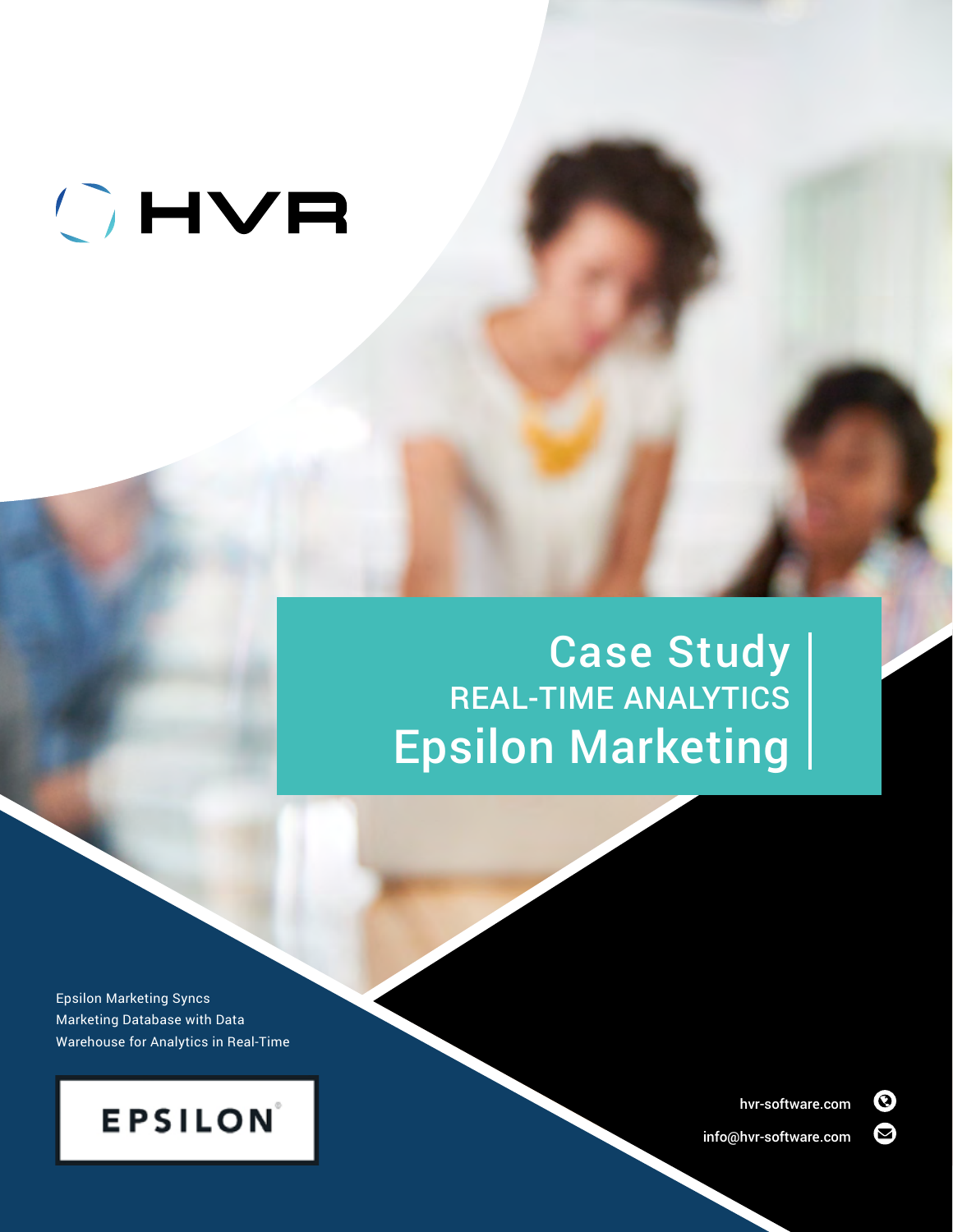#### **Background**

Epsilon Marketing is a U.S.-based marketing services company that uses engagement and direct response marketing to lead its clients' customers through the purchase funnel. Epsilon's goal is to help its clients deliver the right message at the right time to the right prospect.

It has succeeded in this approach by analyzing up-to-date and accurate customer data to gain customer intelligence.

As the company grew and data volumes increased, system performance began to suffer. The company turned to HVR to offload reporting from its production systems into a data warehouse to improve performance.

Epsilon's goal is to help its clients deliver the right message at the right time to the right prospect.

#### CASE STUDY SNAPSHOT

| Customer:        | <b>Epsilon Marketing Services</b>                                                                                                                                                   |
|------------------|-------------------------------------------------------------------------------------------------------------------------------------------------------------------------------------|
| Challenge:       | <b>Real-Time Data Replication Between Oracle</b><br><b>Production Databases and Microsoft SQL</b><br>Server-Based Data Warehouse                                                    |
| Solution:        | • HVR Mapped Complex Data Models<br>• Non-Intrusive Direct Capture Feature<br><b>Eliminates Impact on Production Systems</b><br>and Network Compression Speeds Data<br>Transmission |
| <b>Benefits:</b> | <b>· Improved Performance for Production</b><br><b>Systems</b><br>• Up-to-Date Reporting                                                                                            |
| Database:        | $\overline{\cdot}$ Oracle<br>• MS SQL Server                                                                                                                                        |
| Use Case:        | • Real-Time Data Replication                                                                                                                                                        |



500m+ Loyalty Members



Databases Managed



20m Businesses

**HVF** 



119m Households



10<sup>s</sup> of Billions Email Messages

Per Year



### **Challenge**

Epsilon Marketing uses an Oracle database located in Colorado to manage marketing campaigns for its customers. In the process of performing marketing activities each day, the company generates massive amounts of data. Over time, managing and maintaining the sheer volume of data became increasingly complex.

Epsilon Marketing Services decided to split off its reporting from its transactional systems to improve overall performance by creating a separate data warehouse. The company chose to implement its data warehouse on Microsoft SQL Server technology.

To keep the data warehouse up-to-date and in-sync with the production data, the company needed to replicate the data in realtime from the legacy Oracle database to the next-generation SQL Server database that used a different data model. It then gave customers role-based access to marketing data they could use for their businesses.